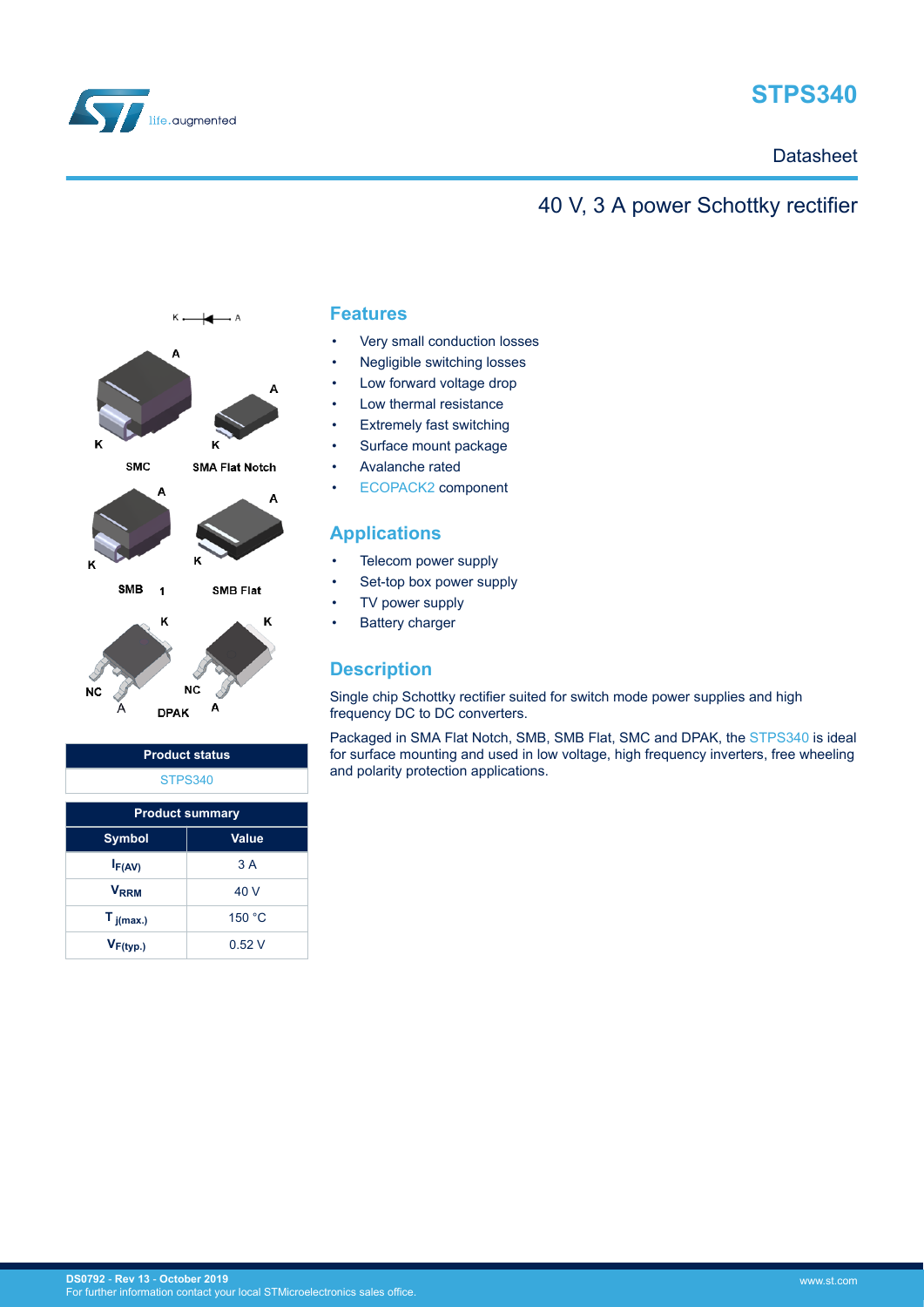# **1 Characteristics**

**ST** 

| Symbol                 | <b>Parameter</b>                                                          |                       | <b>Value</b>             | <b>Unit</b>     |             |
|------------------------|---------------------------------------------------------------------------|-----------------------|--------------------------|-----------------|-------------|
| <b>V<sub>RRM</sub></b> | Repetitive peak reverse voltage                                           |                       |                          | 40              | $\vee$      |
| $I_{F(RMS)}$           | <b>DPAK</b><br>Forward rms current                                        |                       | 6                        | A               |             |
|                        |                                                                           | <b>SMA Flat Notch</b> | $T_1 = 105 °C$           |                 |             |
|                        | Average forward current, $\delta$ = 0.5, square wave                      | <b>SMB</b>            | $T_1 = 95 °C$            | 3               | A           |
| $I_{F(AV)}$            |                                                                           | <b>SMB Flat</b>       | $T_1 = 115 °C$           |                 |             |
|                        |                                                                           | <b>SMC</b>            | $T_1 = 105 °C$           |                 |             |
|                        |                                                                           | <b>DPAK</b>           | $T_C = 135^{\circ}$ C    |                 |             |
|                        | Surge non repetitive forward current                                      | <b>SMA Flat Notch</b> | $t_p$ = 10 ms sinusoidal | 105             | A           |
| $I_{FSM}$              |                                                                           | All others            |                          | 75              | A           |
| <b>PARM</b>            | $t_p$ = 10 µs, T <sub>i</sub> = 125 °C<br>Repetitive peak avalanche power |                       | 90                       | W               |             |
| $T_{\text{stg}}$       | Storage temperature range                                                 |                       |                          | $-65$ to $+150$ | $^{\circ}C$ |
| $T_j$                  | Maximum operating junction temperature <sup>(1)</sup>                     |                       |                          | $+150$          | $^{\circ}C$ |

### **Table 1. Absolute ratings (limiting values at 25 °C, unless otherwise specified)**

*1. (dPtot/dT<sup>j</sup> ) < (1/Rth(j-a)) condition to avoid thermal runaway for a diode on its own heatsink.*

#### **Table 2. Thermal resistance parameter**

| <b>Symbol</b>                     | Parameter             |                 | Max. value | <b>Unit</b>   |
|-----------------------------------|-----------------------|-----------------|------------|---------------|
| $R_{th(j-l)}$<br>Junction to lead | <b>SMA Flat Notch</b> | 20              |            |               |
|                                   |                       | <b>SMB</b>      | 25         |               |
|                                   |                       | <b>SMB Flat</b> | 15         | $\degree$ C/W |
|                                   |                       | <b>SMC</b>      | 20         |               |
| $R_{th(j-c)}$                     | Junction to case      | <b>DPAK</b>     | 5.5        |               |

For more information, please refer to the following application note :

• AN5088 : Rectifiers thermal management, handling and mounting recommendations

### **Table 3. Static electrical characteristics**

| <b>Symbol</b>                                   | <b>Parameter</b> | <b>Test conditions</b> |                 | Min.                     | Typ. | Max. | <b>Unit</b> |
|-------------------------------------------------|------------------|------------------------|-----------------|--------------------------|------|------|-------------|
| $I_R$ <sup>(1)</sup><br>Reverse leakage current |                  | $T_i = 25 °C$          | $V_R = V_{RRM}$ | $\overline{\phantom{a}}$ |      | 20   | μA          |
|                                                 |                  | $T_i = 125 °C$         |                 | <b>1</b>                 | 2    | 10   | mA          |
| $V_F(1)$<br>Forward voltage drop                |                  | $T_i = 25 °C$          | $I_F = 3 A$     | $\overline{\phantom{0}}$ |      | 0.63 |             |
|                                                 |                  | $T_i = 125 °C$         |                 | $\overline{\phantom{0}}$ | 0.52 | 0.57 |             |
|                                                 |                  | $T_i = 25 °C$          |                 | $\overline{\phantom{0}}$ |      | 0.84 | V           |
|                                                 |                  | $T_i = 125 °C$         | $I_F = 6 A$     | $\overline{\phantom{a}}$ | 0.63 | 0.72 |             |

*1. Pulse test: tp = 380 µs, δ < 2%*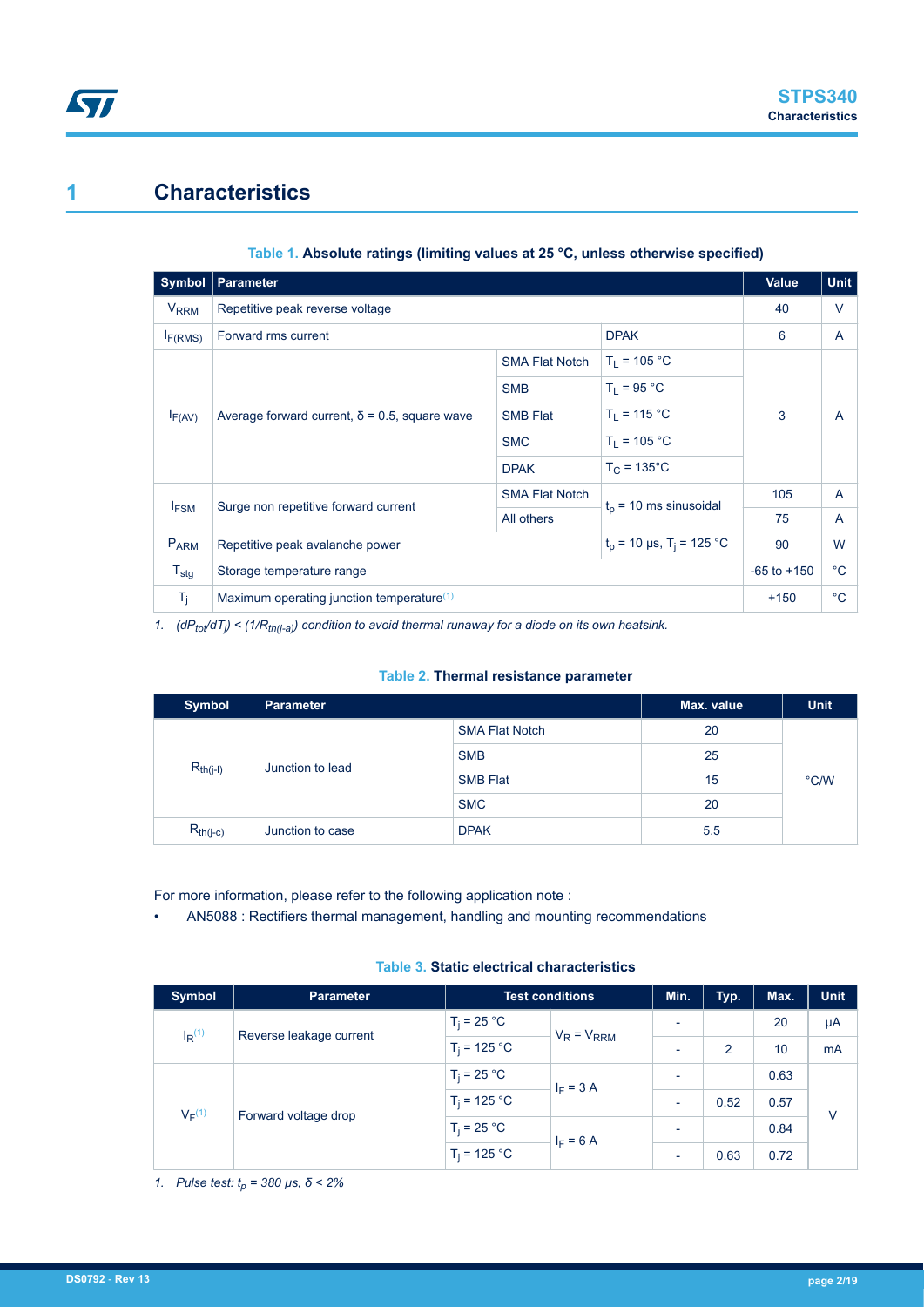To evaluate the conduction losses, use the following equation:

 $P = 0.42 \times I_{F(AV)} + 0.050 \times I_{F}^{2}(RMS)$ 

For more information, please refer to the following application notes related to the power losses :

- AN604: Calculation of conduction losses in a power rectifier
- AN4021: Calculation of reverse losses on a power diode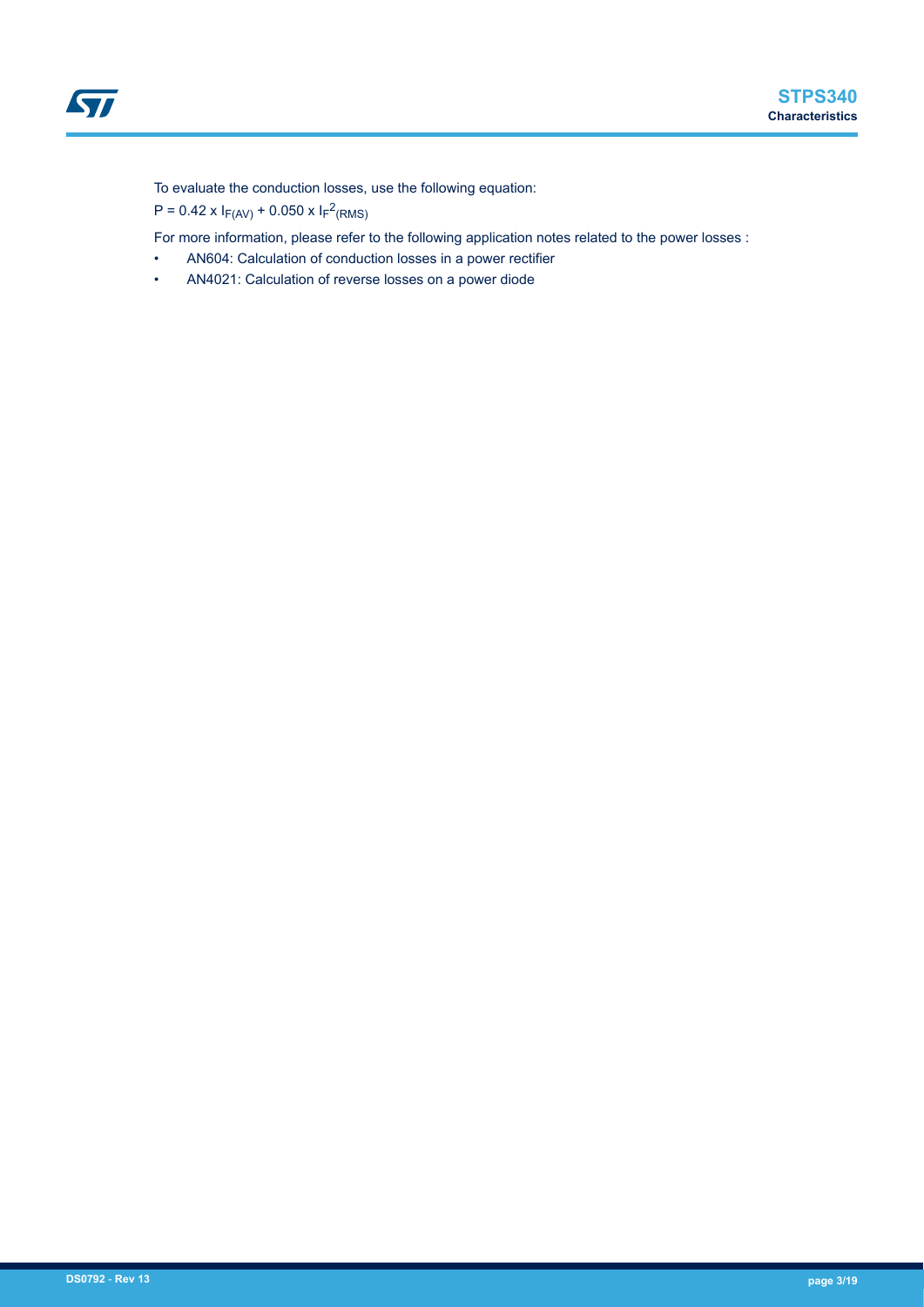# **1.1 Characteristics (curves)**

**Kyr** 









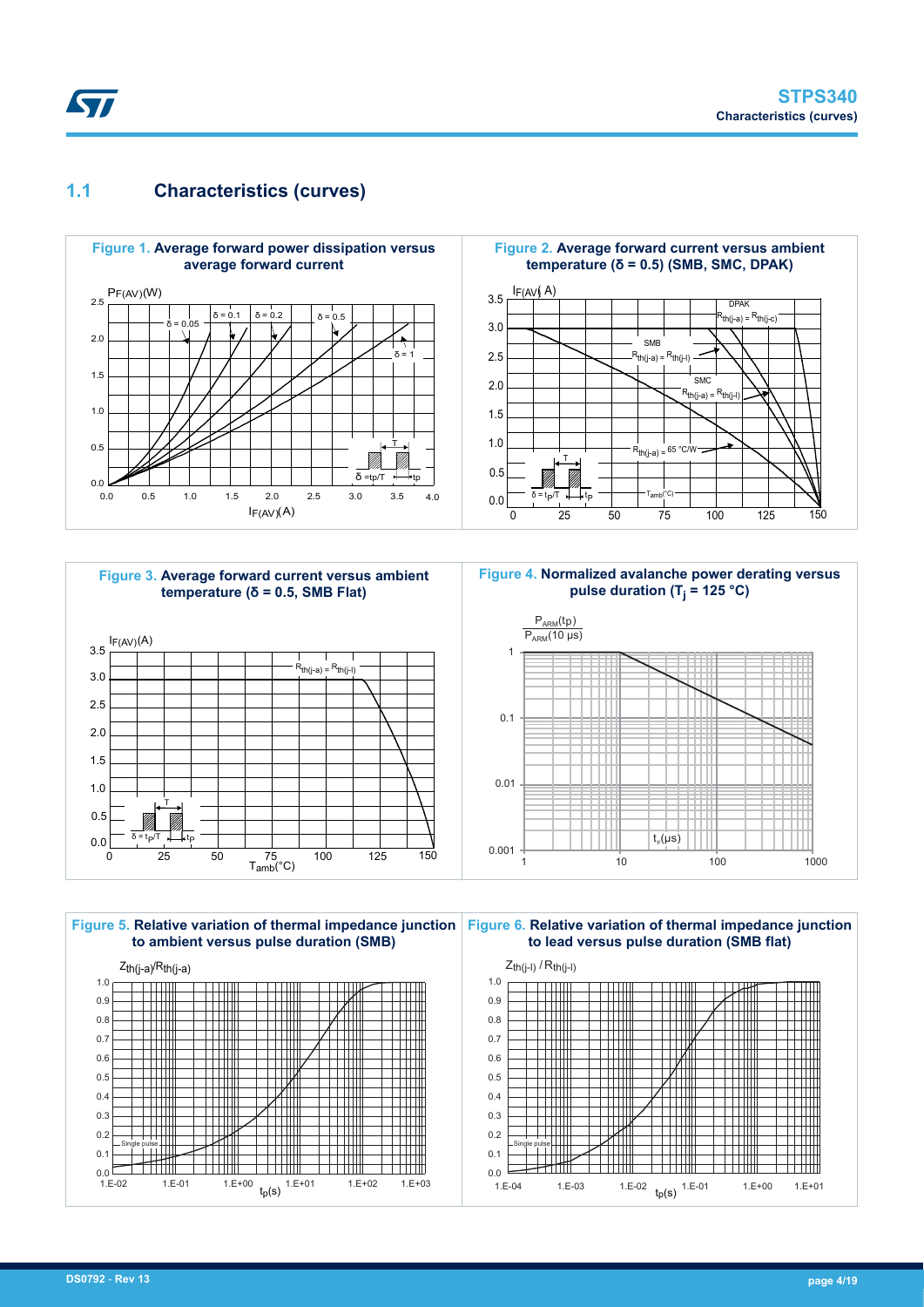



#### **Figure 9. Reverse leakage current versus reverse voltage applied (typical values)**









#### **Figure 12. Thermal resistance junction to ambient versus copper surface under each lead (SMA Flat Notch)**

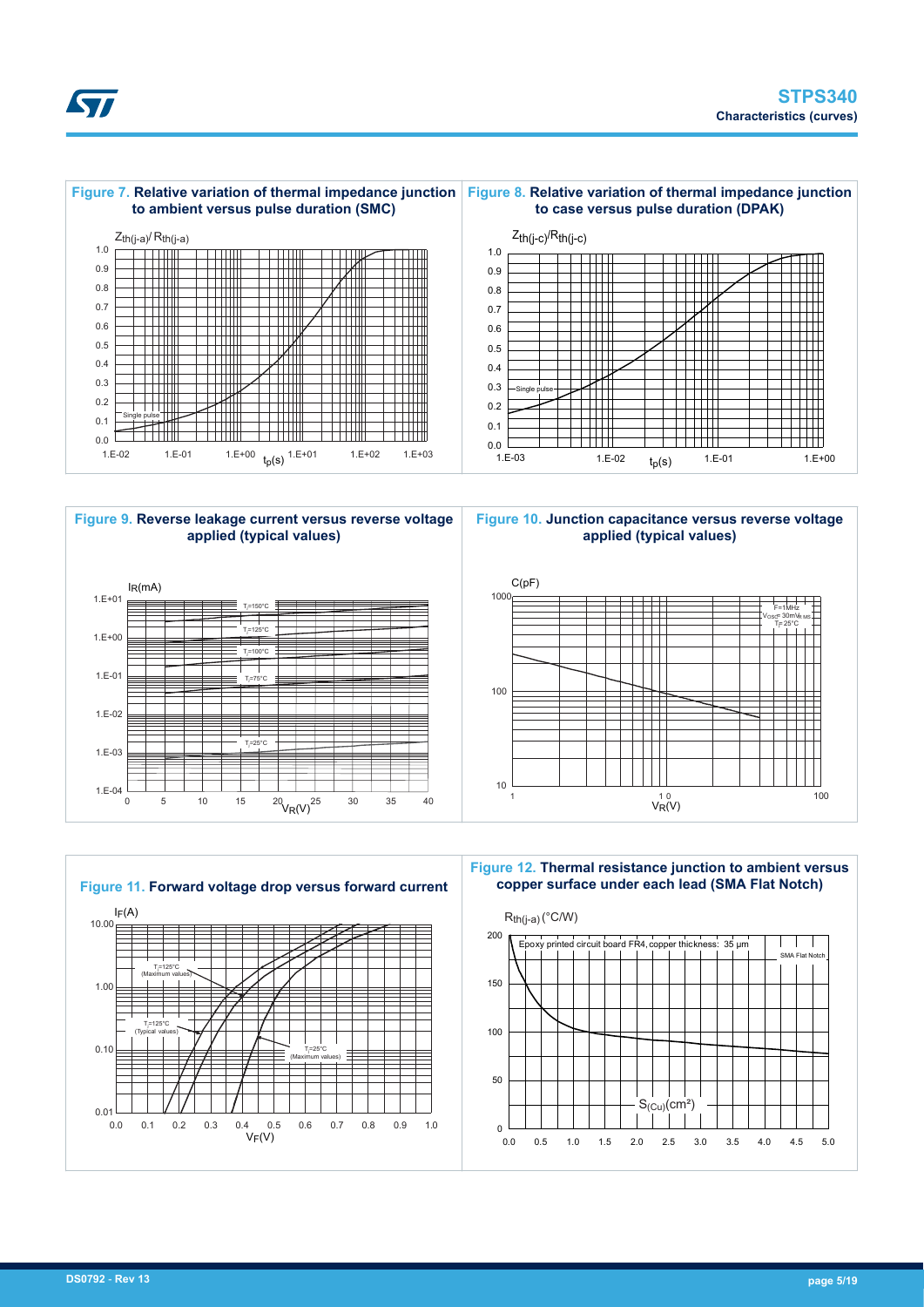



# **Figure 15. Thermal resistance junction to ambient versus copper surface under each lead (SMC)**



**Figure 16. Thermal resistance junction to ambient versus copper surface under tab (DPAK)**



*EAL*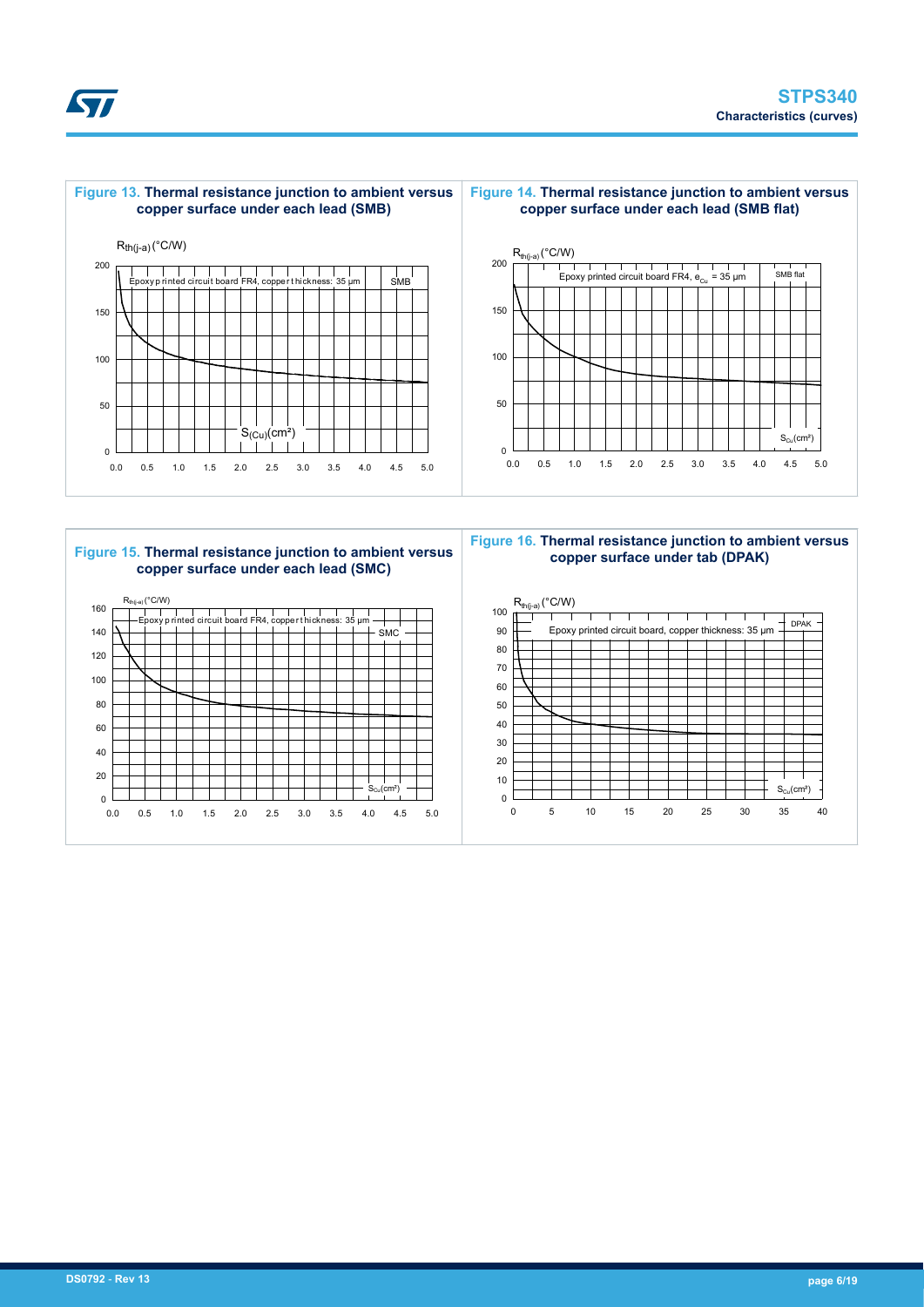# <span id="page-6-0"></span>**2 Package information**

In order to meet environmental requirements, ST offers these devices in different grades of [ECOPACK](https://www.st.com/ecopack) packages, depending on their level of environmental compliance. ECOPACK specifications, grade definitions and product status are available at: [www.st.com.](http://www.st.com) ECOPACK is an ST trademark.

**2.1 SMA Flat Notch package information**

- Epoxy meets UL94, V0
- Cooling method: by conduction (C)
- Band indicates cathode





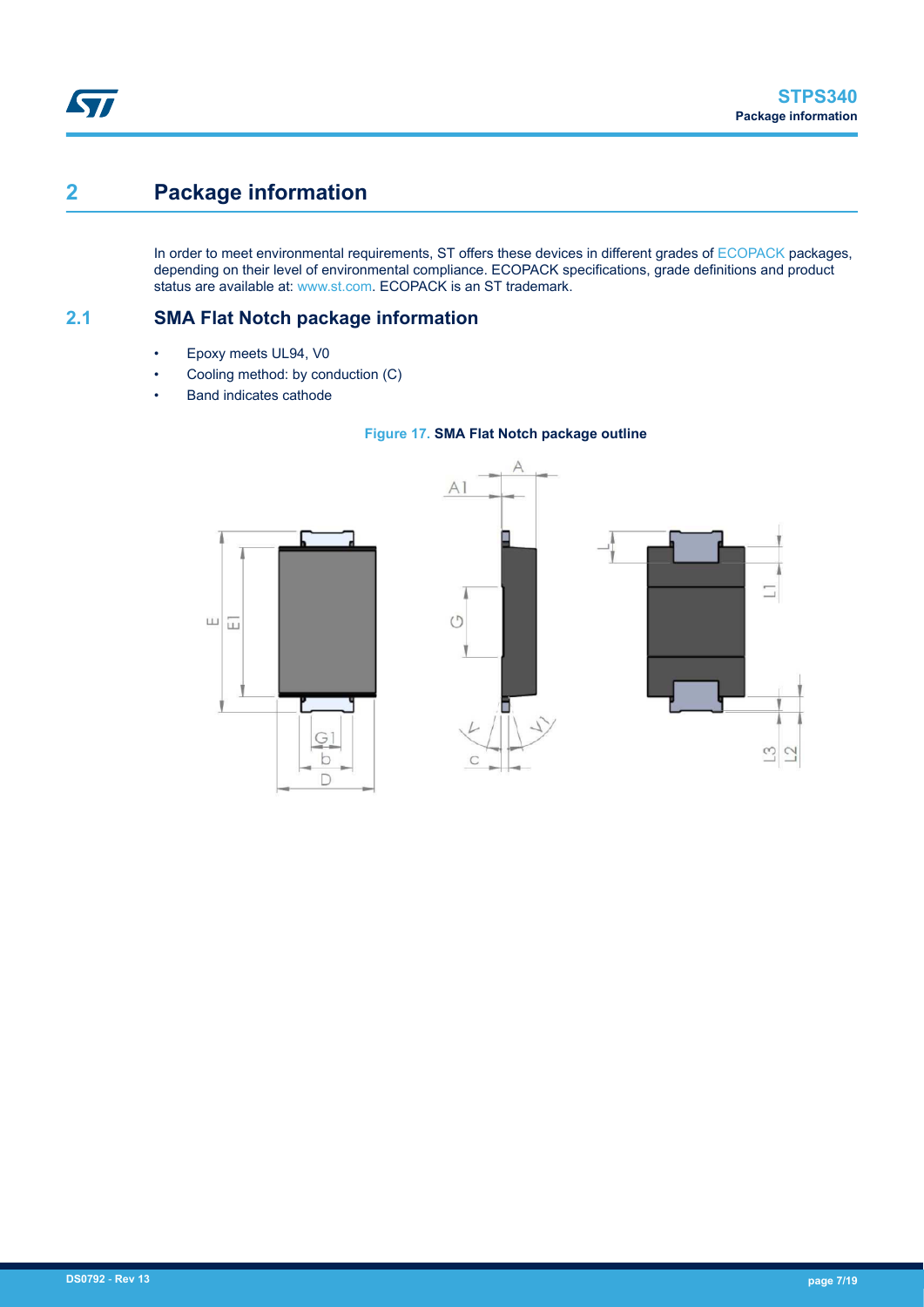|                | <b>Dimensions</b> |                    |             |       |                             |             |  |
|----------------|-------------------|--------------------|-------------|-------|-----------------------------|-------------|--|
| Ref.           |                   | <b>Millimeters</b> |             |       | Inches (for reference only) |             |  |
|                | Min.              | Typ.               | Max.        | Min.  | Typ.                        | Max.        |  |
| A1             | 0.90              |                    | 1.10        | 0.035 |                             | 0.044       |  |
| A1             |                   | 0.05               |             |       | 0.002                       |             |  |
| $\mathsf b$    | 1.25              |                    | 1.65        | 0.049 |                             | 0.065       |  |
| $\mathbf C$    | 0.15              |                    | 0.40        | 0.005 |                             | 0.016       |  |
| D              | 2.25              |                    | 2.90        | 0.088 |                             | 0.115       |  |
| Е              | 5.00              |                    | 5.35        | 0.196 |                             | 0.211       |  |
| E <sub>1</sub> | 3.95              |                    | 4.60        | 0.155 |                             | 0.182       |  |
| ${\mathsf G}$  |                   | 2.00               |             |       | 0.079                       |             |  |
| G <sub>1</sub> |                   | 0.85               |             |       | 0.033                       |             |  |
| L              | 0.75              |                    | 1.20        | 0.029 |                             |             |  |
| L1             |                   | 0.45               |             |       | 0.018                       |             |  |
| L2             |                   | 0.45               |             |       | 0.018                       |             |  |
| L3             |                   | 0.05               |             |       | 0.002                       |             |  |
| $\vee$         |                   |                    | $8^{\circ}$ |       |                             | $8^{\circ}$ |  |
| V <sub>1</sub> |                   |                    | $8^{\circ}$ |       |                             | $8^{\circ}$ |  |

| Table 4. SMA Flat Notch package mechanical data |  |
|-------------------------------------------------|--|
|-------------------------------------------------|--|

**Figure 18. SMA Flat Notch recommended footprint in mm (inches)**

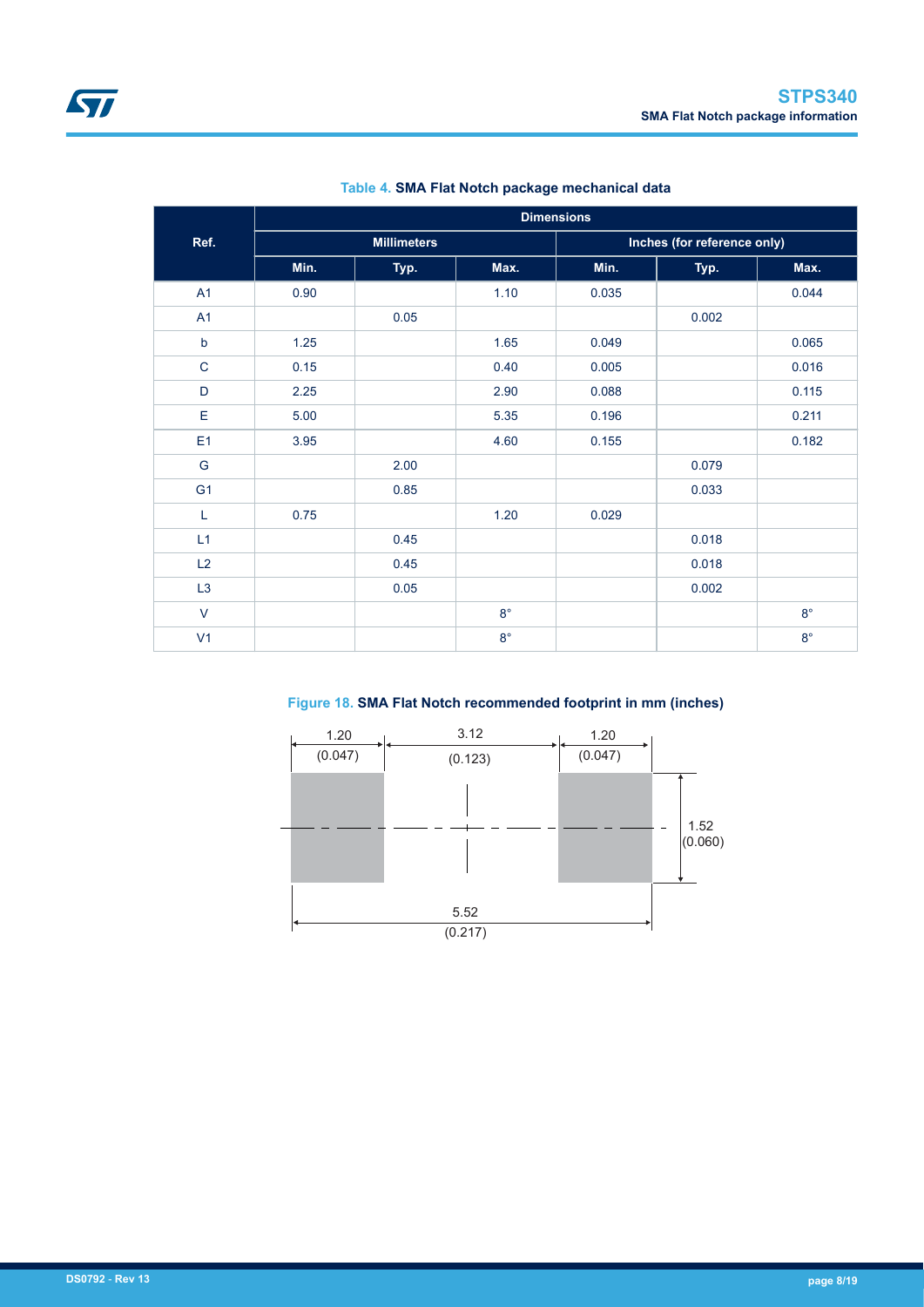# **2.2 SMB package information**

- Epoxy meets UL94, V0
- Lead-free package

### **Figure 19. SMB package outline**







### **Table 5. SMB package mechanical data**

|                | <b>Dimensions</b> |                    |                             |       |  |  |
|----------------|-------------------|--------------------|-----------------------------|-------|--|--|
| Ref.           |                   | <b>Millimeters</b> | Inches (for reference only) |       |  |  |
|                | Min.              | Max.               | Min.                        | Max.  |  |  |
| A <sub>1</sub> | 1.90              | 2.45               | 0.074                       | 0.097 |  |  |
| A2             | 0.05              | 0.20               | 0.001                       | 0.008 |  |  |
| b              | 1.95              | 2.20               | 0.076                       | 0.087 |  |  |
| C              | 0.15              | 0.40               | 0.005                       | 0.016 |  |  |
| D              | 3.30              | 3.95               | 0.129                       | 0.156 |  |  |
| E              | 5.10              | 5.60               | 0.200                       | 0.221 |  |  |
| E1             | 4.05              | 4.60               | 0.159                       | 0.182 |  |  |
|                | 0.75              | 1.50               | 0.029                       | 0.060 |  |  |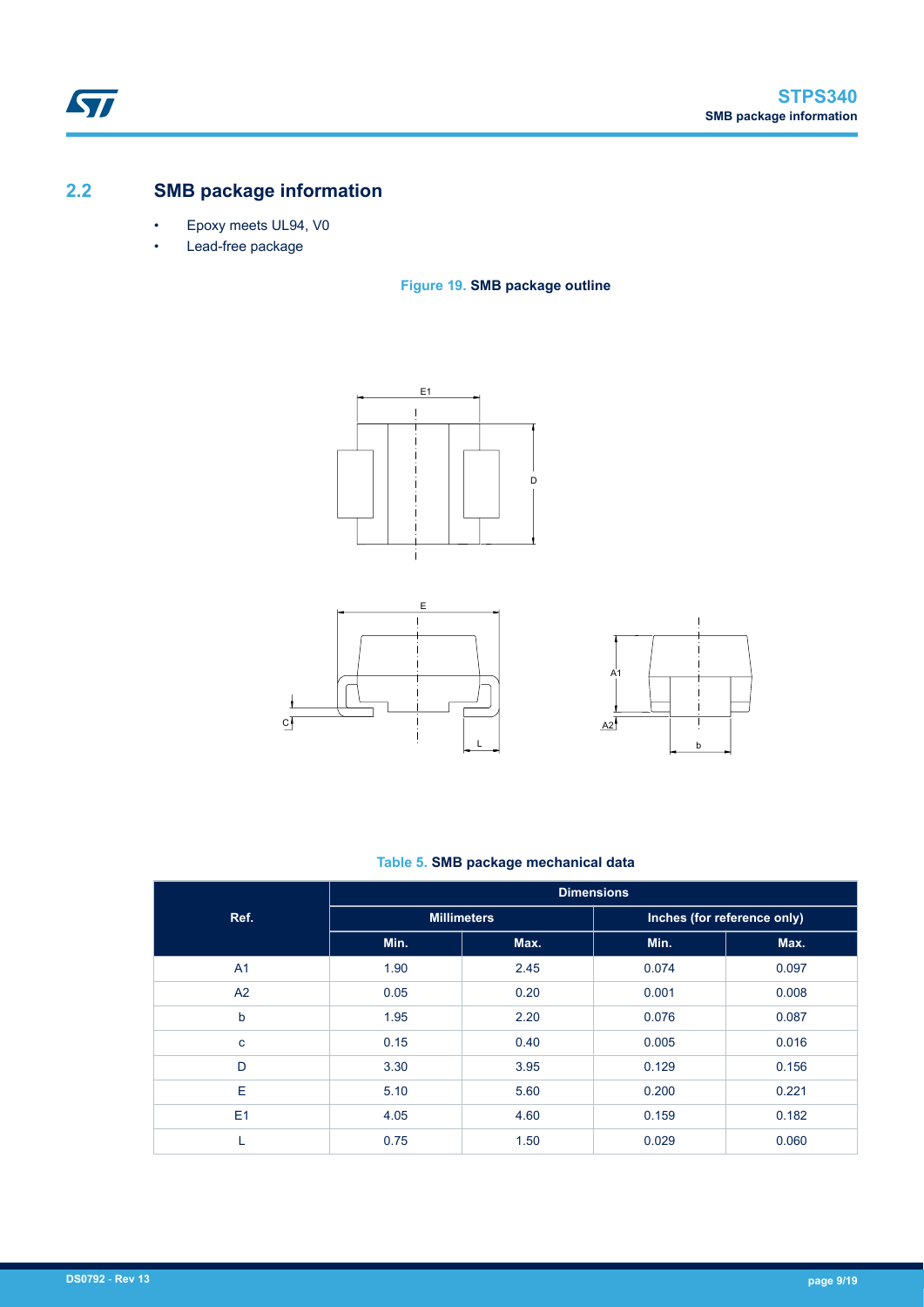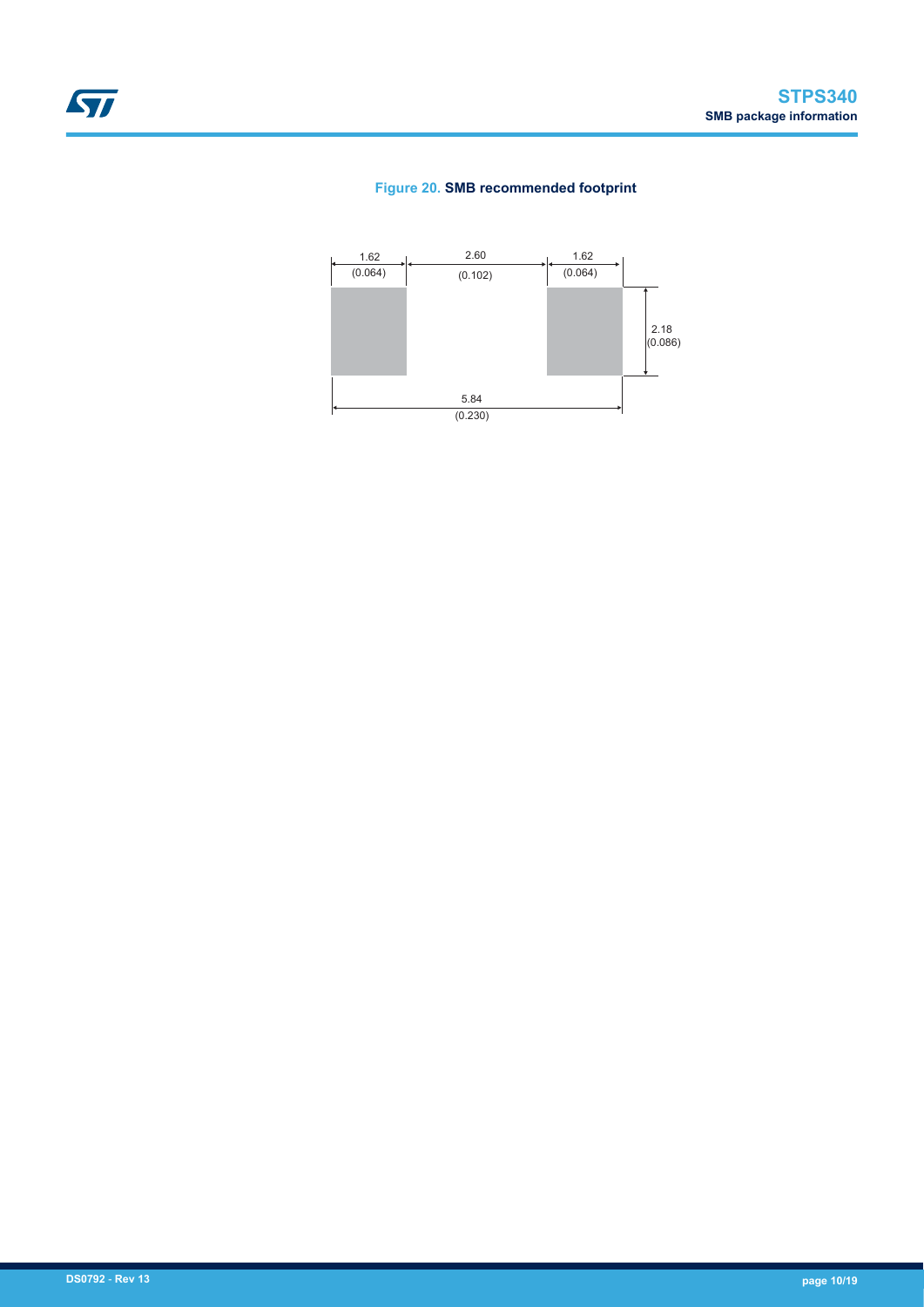# **2.3 SMB Flat package information**

- Epoxy meets UL94, V0
- Lead-free package

## **Figure 21. SMB Flat package outline**



## **Table 6. SMB Flat mechanical data**

|             |      |                    |      | <b>Dimensions</b> |               |       |
|-------------|------|--------------------|------|-------------------|---------------|-------|
| Ref.        |      | <b>Millimeters</b> |      |                   | <b>Inches</b> |       |
|             | Min. | Typ.               | Max. | Min.              | Typ.          | Max.  |
| A           | 0.90 |                    | 1.10 | 0.035             |               | 0.044 |
| $\mathbf b$ | 1.95 |                    | 2.20 | 0.076             |               | 0.087 |
| $\mathbf c$ | 0.15 |                    | 0.40 | 0.005             |               | 0.016 |
| D           | 3.30 |                    | 3.95 | 0.129             |               | 0.156 |
| E           | 5.10 |                    | 5.60 | 0.200             |               | 0.221 |
| E1          | 4.05 |                    | 4.60 | 0.159             |               | 0.182 |
| L           | 0.75 |                    | 1.50 | 0.029             |               | 0.060 |
| L1          |      | 0.40               |      |                   | 0.016         |       |
| L2          |      | 0.60               |      |                   | 0.024         |       |

 $\sqrt{2}$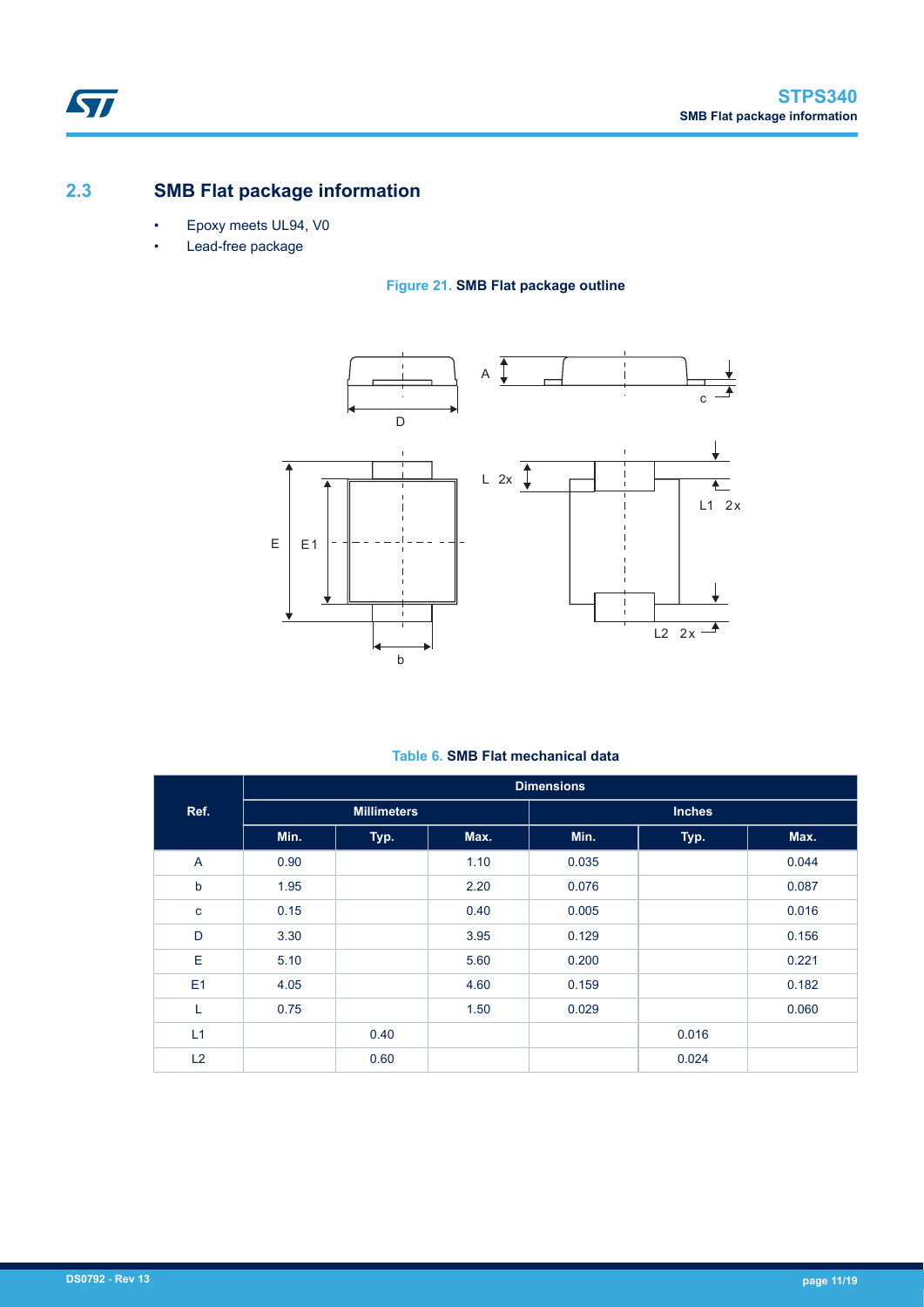



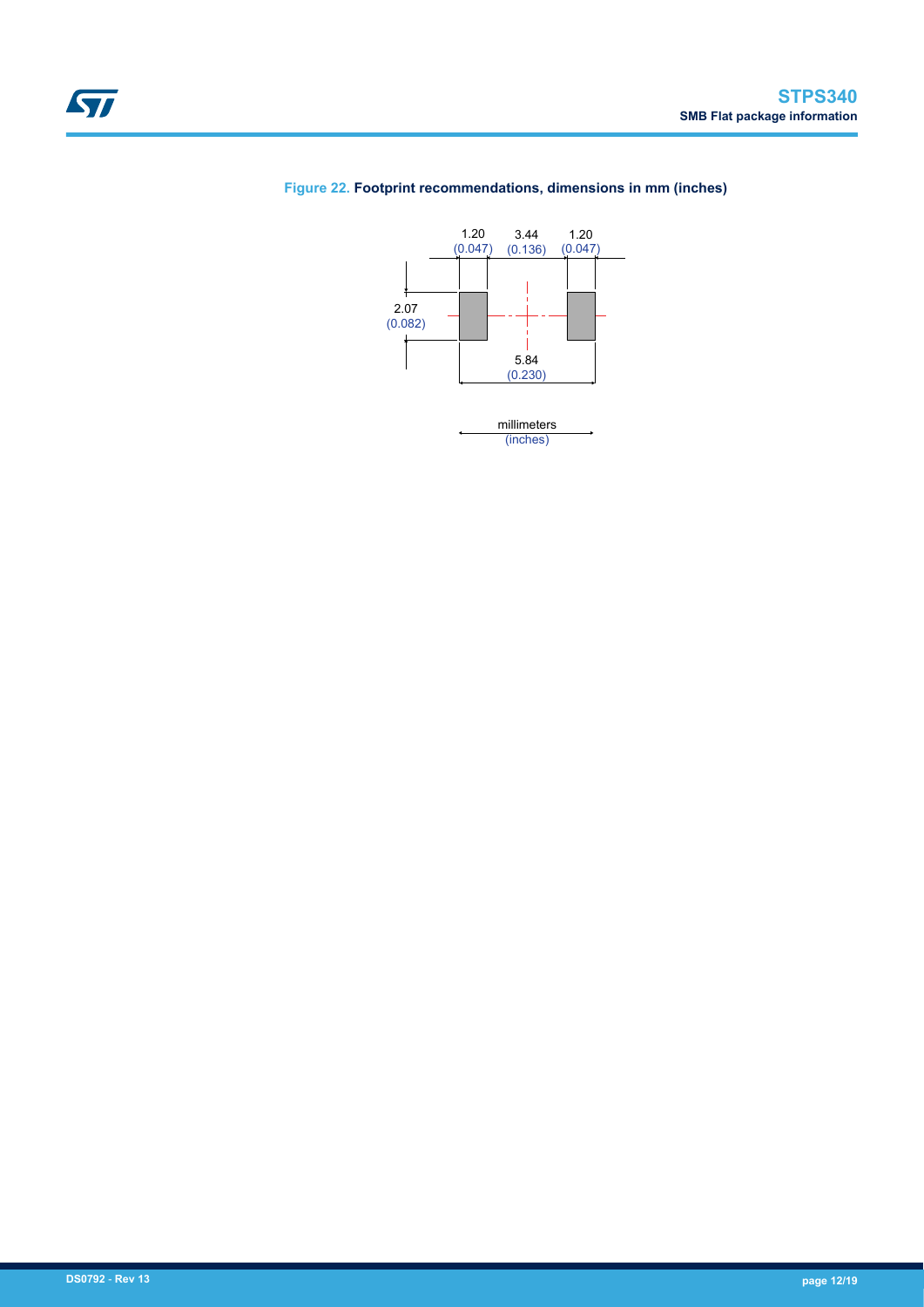# **2.4 SMC package information**

ST

• Epoxy meets UL94, V0

# **Figure 23. SMC package outline**



## **Table 7. SMC package mechanical data**

|                | <b>Dimensions</b> |                    |                             |        |  |
|----------------|-------------------|--------------------|-----------------------------|--------|--|
| Ref.           |                   | <b>Millimeters</b> | Inches (for reference only) |        |  |
|                | Min.              | Max.               | Min.                        | Max.   |  |
| A <sub>1</sub> | 1.90              | 2.45               | 0.0748                      | 0.0965 |  |
| A <sub>2</sub> | 0.05              | 0.20               | 0.0020                      | 0.0079 |  |
| b              | 2.90              | 3.20               | 0.1142                      | 0.1260 |  |
| c              | 0.15              | 0.40               | 0.0059                      | 0.0157 |  |
| D              | 5.55              | 6.25               | 0.2185                      | 0.2461 |  |
| E              | 7.75              | 8.15               | 0.3051                      | 0.3209 |  |
| E1             | 6.60              | 7.15               | 0.2598                      | 0.2815 |  |
| E2             | 4.40              | 4.70               | 0.1732                      | 0.1850 |  |
| L              | 0.75              | 1.50               | 0.0295                      | 0.0591 |  |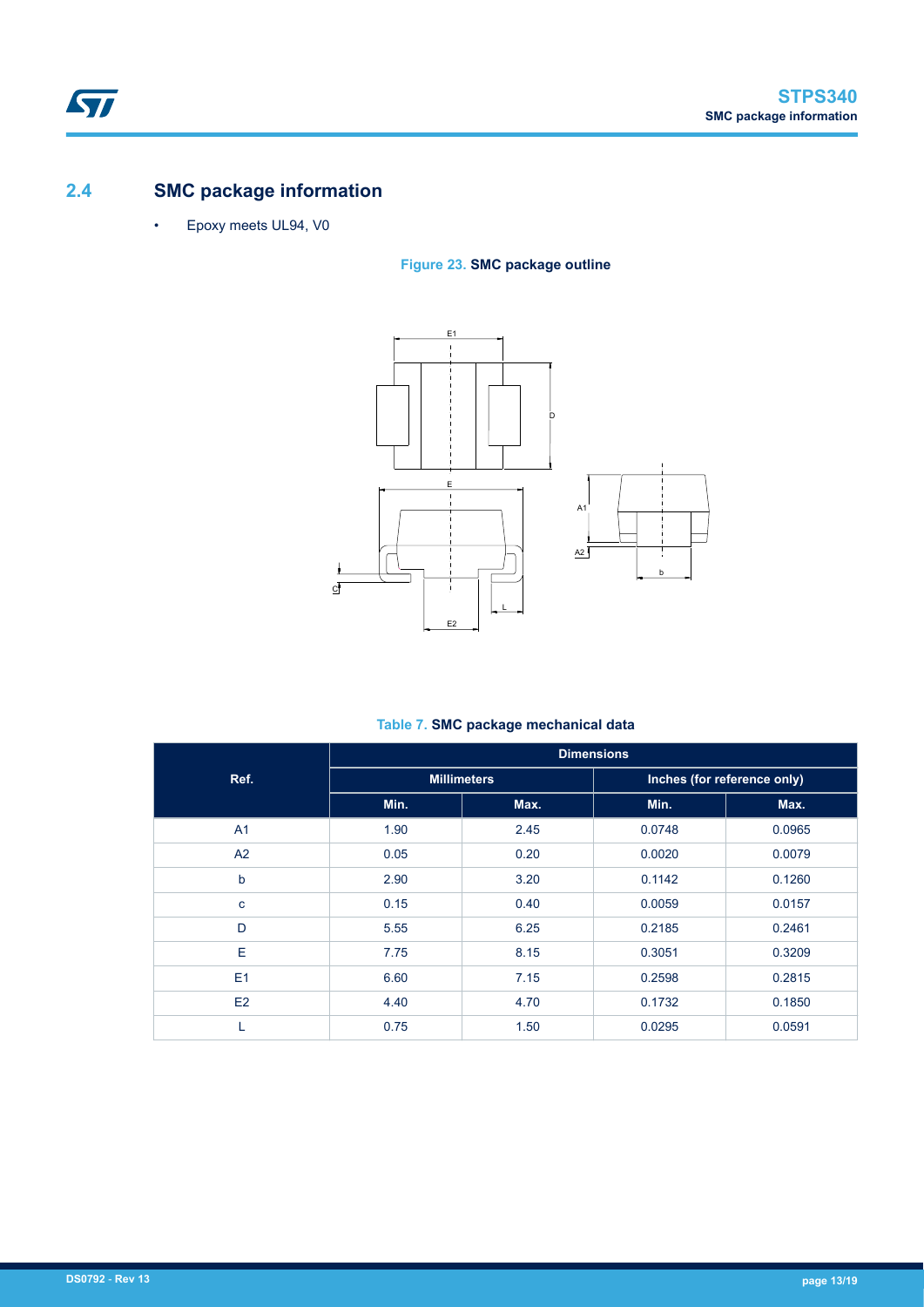### **Figure 24. SMC recommended footprint**

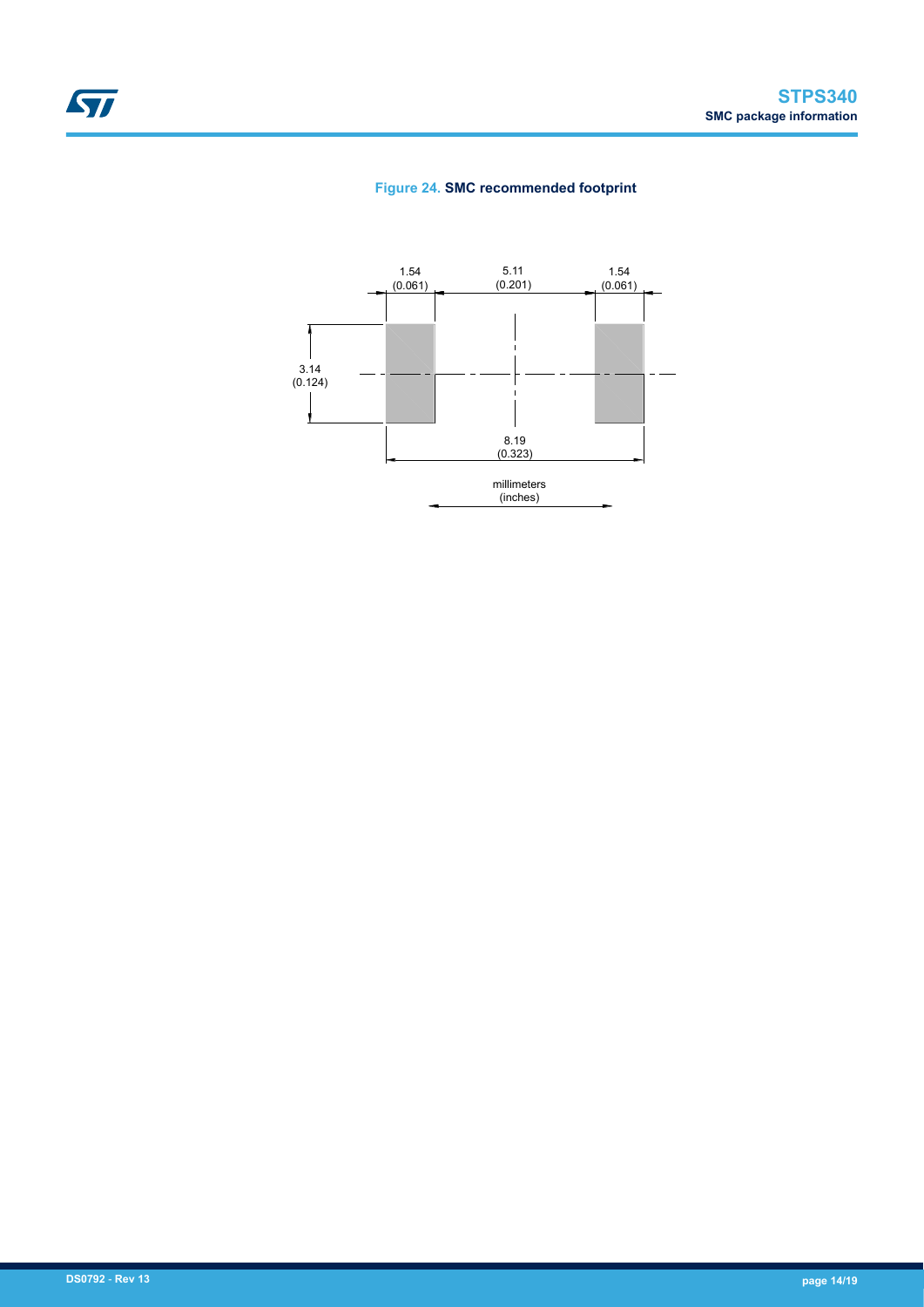# **2.5 DPAK package information**

ST

- Epoxy meets UL 94,V0
- Cooling method: by conduction (C)

### **Figure 25. DPAK package outline**



*Note: This package drawing may slightly differ from the physical package. However, all the specified dimensions are guaranteed.*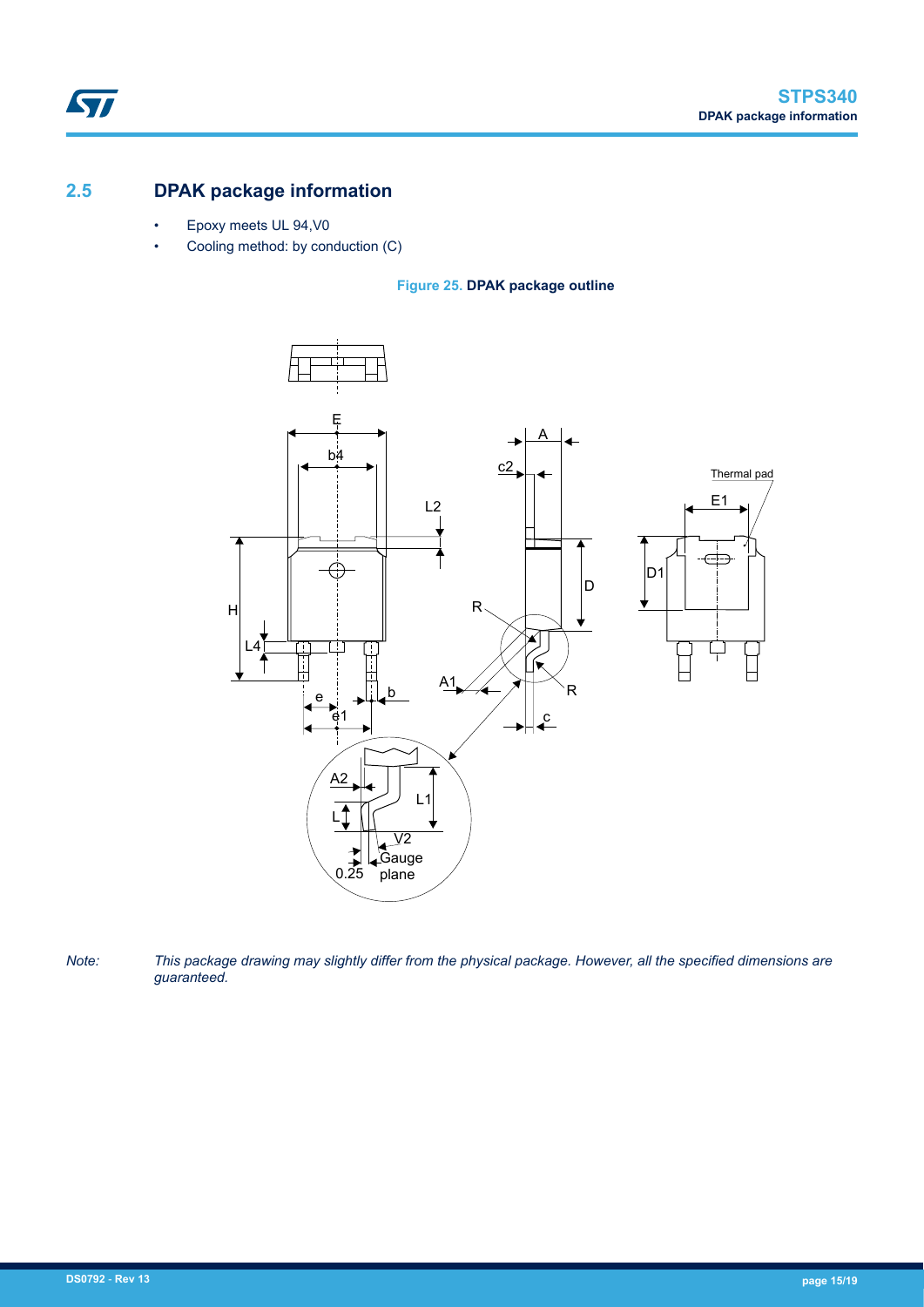| <b>Dimensions</b> |              |                    |                             |              |  |
|-------------------|--------------|--------------------|-----------------------------|--------------|--|
| Ref.              |              | <b>Millimeters</b> | Inches (for reference only) |              |  |
|                   | Min.         | Max.               | Min.                        | Max.         |  |
| $\mathsf{A}$      | 2.18         | 2.40               | 0.085                       | 0.094        |  |
| A1                | 0.90         | 1.10               | 0.035                       | 0.043        |  |
| A2                | 0.03         | 0.23               | 0.001                       | 0.009        |  |
| $\mathsf b$       | 0.64         | 0.90               | 0.025                       | 0.035        |  |
| b4                | 4.95         | 5.46               | 0.194                       | 0.215        |  |
| $\mathbf c$       | 0.46         | 0.61               | 0.018                       | 0.024        |  |
| c2                | 0.46         | 0.60               | 0.018                       | 0.023        |  |
| D                 | 5.97         | 6.22               | 0.235                       | 0.244        |  |
| D <sub>1</sub>    | 4.95         | 5.60               | 0.194                       | 0.220        |  |
| E                 | 6.35         | 6.73               | 0.250                       | 0.265        |  |
| E <sub>1</sub>    | 4.32         | 5.50               | 0.170                       | 0.216        |  |
| e                 |              | 2.286 typ.         |                             | 0.090 typ.   |  |
| e1                | 4.40         | 4.70               | 0.173                       | 0.185        |  |
| $\mathsf H$       | 9.35         | 10.40              | 0.368                       | 0.409        |  |
| Г                 | 1.0          | 1.78               | 0.039                       | 0.070        |  |
| L2                |              | 1.27               |                             | 0.050        |  |
| L4                | 0.60         | 1.02               | 0.023                       | 0.040        |  |
| V <sub>2</sub>    | $-8^{\circ}$ | $+8^{\circ}$       | $-8^{\circ}$                | $+8^{\circ}$ |  |

**Table 8. DPAK package mechanical data**

### **Figure 26. DPAK recommended footprint (dimensions in mm)**



The device must be positioned within  $\overline{\bigoplus} 0.05$  AB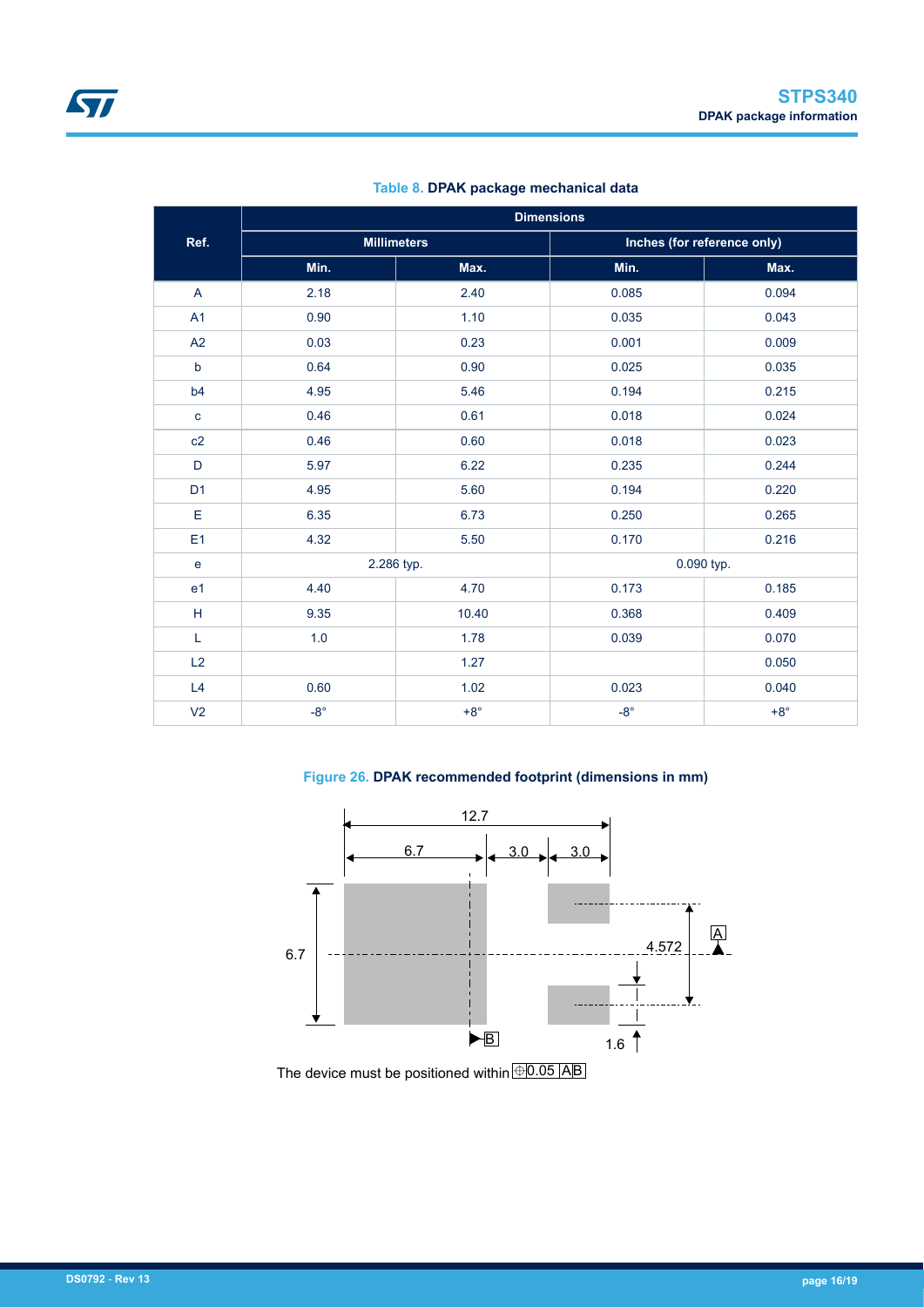# **3 Ordering information**

| Order code  | <b>Marking</b>    | Package               | Weight    | Base qty. | Delivery mode |
|-------------|-------------------|-----------------------|-----------|-----------|---------------|
| STPS340AFN  | A340              | <b>SMA Flat Notch</b> | 0.039q    | 10 000    | Tape and reel |
| STPS340U    | U34               | <b>SMB</b>            | $0.107$ q | 2500      | Tape and reel |
| STPS340UF   | <b>FU34</b>       | <b>SMB Flat</b>       | 0.050q    | 5000      | Tape and reel |
| STPS340S    | S <sub>34</sub>   | <b>SMC</b>            | $0.243$ q | 10 000    | Tape and reel |
| STPS340B-TR | S <sub>3</sub> 40 | <b>DPAK</b>           | $0.320$ g | 2500      | Tape and reel |

### **Table 9. Ordering information**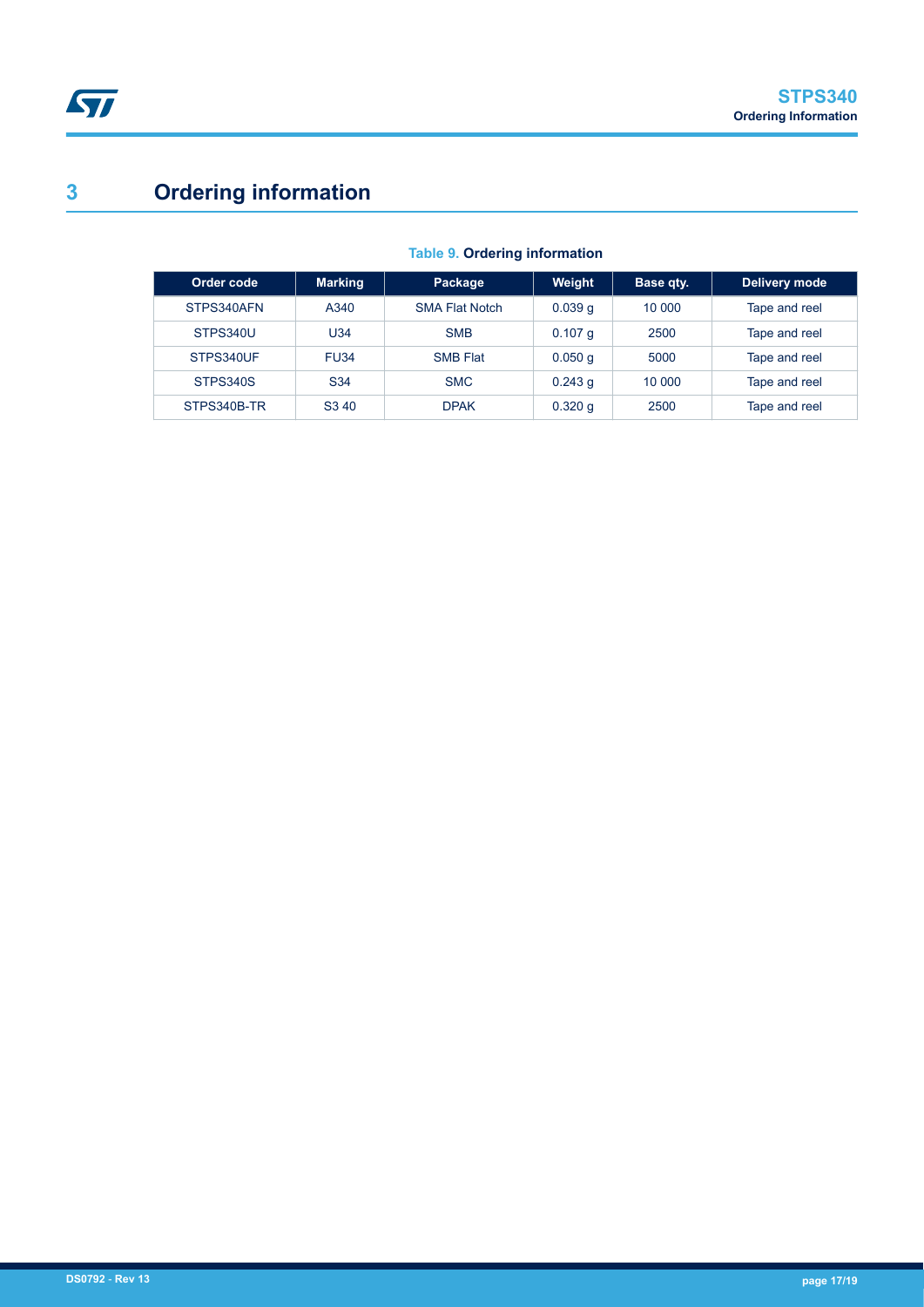# **Revision history**

### **Table 10. Document revision history**

| <b>Date</b> | <b>Version</b>    | <b>Changes</b>                                                                   |
|-------------|-------------------|----------------------------------------------------------------------------------|
| Jul-2003    |                   | Last update.                                                                     |
| Feb-2005    | 8                 | Layout update. No content change.                                                |
| 08-Feb-2007 | 9                 | Reformatted to current standard. Added ECOPACK statement. Added SMBflat package. |
| 10-Feb-2009 | 10 <sup>°</sup>   | Updated ECOPACK statement. Corrected Y axis in Figure 10.                        |
| 23-Apr-2015 | 11                | Updated DPAK and reformatted to current standard.                                |
| 22-Sep-2016 | $12 \overline{ }$ | Updated DPAK package information and reformatted to current standard.            |
| 08-Oct-2019 | 13                | Added Section 2.1 SMA Flat Notch package information.                            |